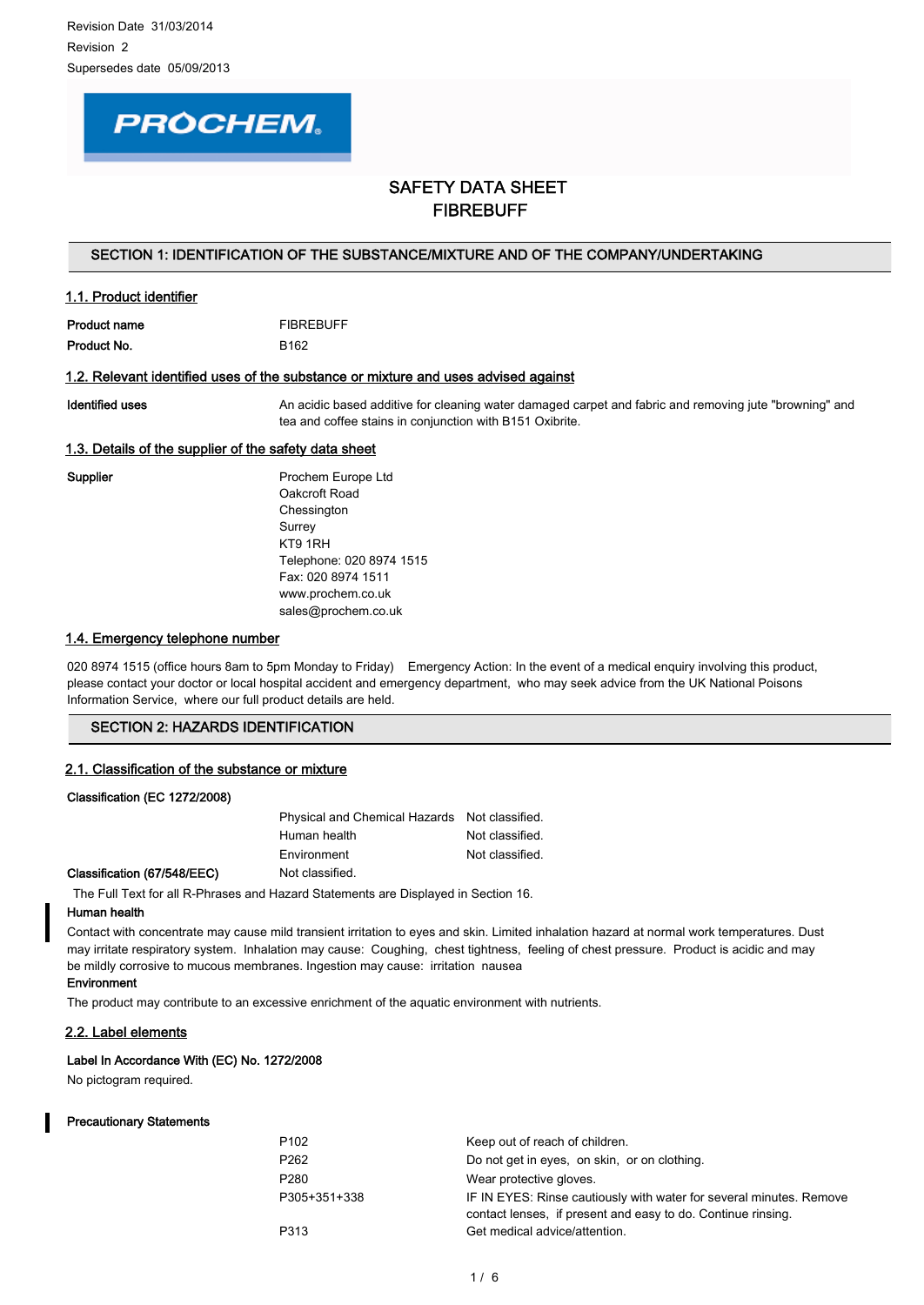# 2.3. Other hazards

See section 8 for details of exposure limits.

# SECTION 3: COMPOSITION/INFORMATION ON INGREDIENTS

# 3.1. Substances

#### Composition Comments

None of the ingredients are required to be listed.

## SECTION 4: FIRST AID MEASURES

## 4.1. Description of first aid measures

#### Inhalation

Move into fresh air and keep at rest. Get medical attention if any discomfort continues.

# Ingestion

Do not induce vomiting. Immediately rinse mouth and drink plenty of water (200-300 ml). Do not give victim anything to drink if they are unconscious. Get medical attention.

# Skin contact

Wash skin with soap and water. Get medical attention if irritation persists after washing.

#### Eye contact

Immediately flush with plenty of water for up to 15 minutes. Remove any contact lenses and open eyes wide apart. Get medical attention if any discomfort continues.

#### 4.2. Most important symptoms and effects, both acute and delayed

#### Inhalation

Inhalation may cause: Irritation of nose, throat and airway. Coughing, chest tightness, feeling of chest pressure.

#### Ingestion

Ingestion may cause: irritation of mouth and throat.

#### Skin contact

May cause minor irritation on skin contact.

#### Eye contact

Splashes in the eyes may cause redness and irritation.

# 4.3. Indication of any immediate medical attention and special treatment needed

Treat Symptomatically.

## SECTION 5: FIREFIGHTING MEASURES

# 5.1. Extinguishing media

#### Extinguishing media

This product is not flammable. Use fire-extinguishing media appropriate for surrounding materials. Extinguish with foam, carbon dioxide, dry powder or water fog.

## 5.2. Special hazards arising from the substance or mixture

#### Hazardous combustion products

Thermal decomposition or combustion may liberate carbon oxides and other toxic gases or vapours. phosphates

## Unusual Fire & Explosion Hazards

No unusual fire or explosion hazards noted.

### 5.3. Advice for firefighters

## Protective equipment for fire-fighters

Self contained breathing apparatus and full protective clothing must be worn in case of fire.

# SECTION 6: ACCIDENTAL RELEASE MEASURES

### 6.1. Personal precautions, protective equipment and emergency procedures

Wear protective clothing as described in Section 8 of this safety data sheet.

### 6.2. Environmental precautions

Do not discharge into drains, water courses or onto the ground.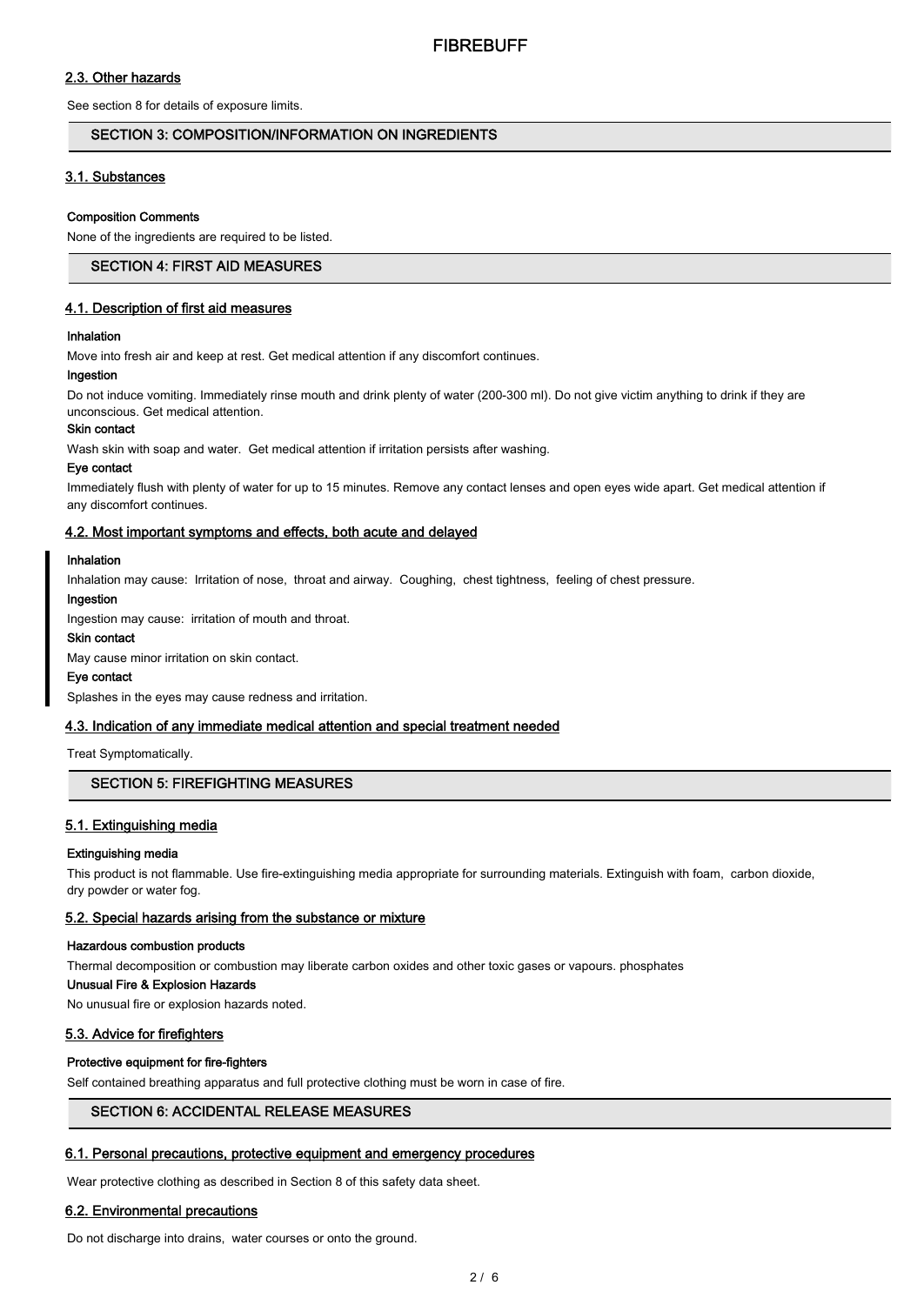# 6.3. Methods and material for containment and cleaning up

Collect and reclaim or dispose in sealed containers in licensed waste. Dispose of waste and residues in accordance with local authority requirements.

# 6.4. Reference to other sections

For personal protection, see section 8. For waste disposal, see section 13.

# SECTION 7: HANDLING AND STORAGE

# 7.1. Precautions for safe handling

Wear protective clothing as described in Section 8 of this safety data sheet. Wash hands after handling. Wash contaminated clothing before reuse. Do not eat, drink or smoke when using the product.

### 7.2. Conditions for safe storage, including any incompatibilities

Keep out of the reach of children. Store in closed original container at temperatures between 5°C and 30°C.

### 7.3. Specific end use(s)

The identified uses for this product are detailed in Section 1.2.

# SECTION 8: EXPOSURE CONTROLS/PERSONAL PROTECTION

# 8.1. Control parameters

| Name              | <b>STD</b> | TWA - 8 Hrs              | STEL - 15 Min           | <b>Notes</b>            |
|-------------------|------------|--------------------------|-------------------------|-------------------------|
| <b>IFIBREBUFF</b> | <b>NUI</b> | 10 $mg/m3$<br>total dust | 4 mg/m $3$<br>resp.dust | NUI = Nuisance<br>Dust. |

# 8.2. Exposure controls

Protective equipment





#### Engineering measures

Provide adequate ventilation.

#### Respiratory equipment

Not required in normal use. For situations where recommended exposure limits may be exceeded or where there is a risk of inhalation of fine spray mists, a suitable respirator face mask is recommended.

# Hand protection

Nitrile gloves are recommended. Protective gloves should be inspected for wear before use and replaced regularly in accordance with the manufacturers specifications.

#### Eye protection

Side shield safety glasses are recommended when handling concentrate or during spray application.

#### Hygiene measures

Wash hands after handling. Wash contaminated clothing before reuse. Do not eat, drink or smoke when using the product.

# SECTION 9: PHYSICAL AND CHEMICAL PROPERTIES

#### 9.1. Information on basic physical and chemical properties

| Appearance                                   | Powder, dust      |  |  |  |
|----------------------------------------------|-------------------|--|--|--|
| Colour                                       | White.            |  |  |  |
| Odour                                        | Odourless.        |  |  |  |
| Solubility                                   | Soluble in water. |  |  |  |
| Initial boiling point and boiling range (°C) |                   |  |  |  |
| Not applicable.                              |                   |  |  |  |
| <b>Relative density</b>                      | 1.9q/ml           |  |  |  |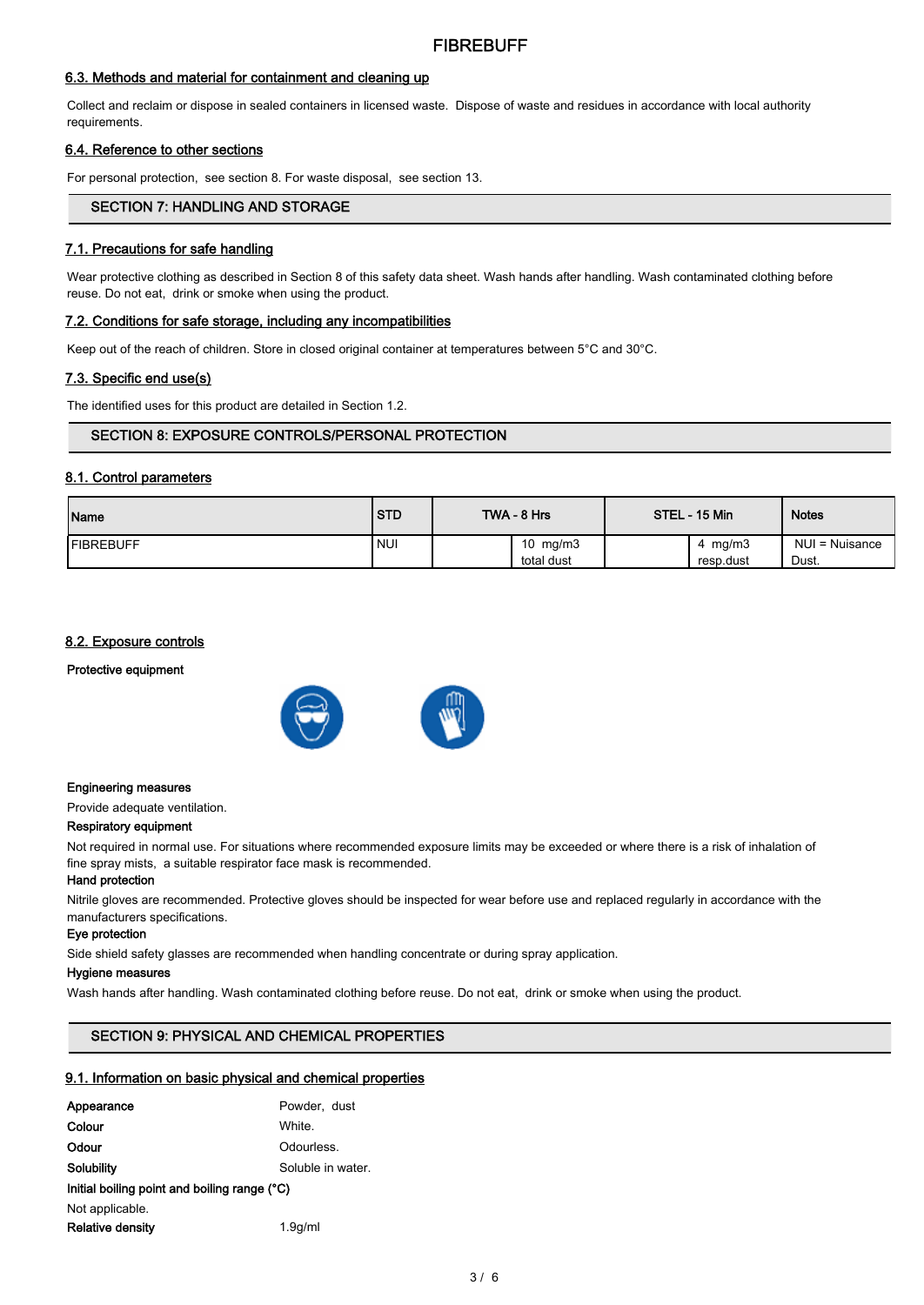Vapour density (air=1) Not applicable. Vapour pressure Not applicable. Evaporation rate Not applicable. pH-Value, Conc. Solution Not applicable. pH-Value, Diluted Solution 4.5 (@1%) Viscosity Not applicable. Flash point (°C) Not applicable. Flammability Limit - Lower(%) Not applicable. Partition Coefficient (N-Octanol/Water) Not applicable. Explosive properties Not applicable. Oxidising properties Not applicable.

# 9.2. Other information

None.

# SECTION 10: STABILITY AND REACTIVITY

### 10.1. Reactivity

There are no known reactivity hazards associated with this product.

#### 10.2. Chemical stability

Stable under normal temperature conditions and recommended use.

#### 10.3. Possibility of hazardous reactions

Not determined.

#### 10.4. Conditions to avoid

Store in closed original container at temperatures between 5°C and 30°C. Protect from freezing and direct sunlight.

#### 10.5. Incompatible materials

#### Materials To Avoid

Strong acids. Strong alkalis.

#### 10.6. Hazardous decomposition products

Thermal decomposition or combustion may liberate carbon oxides and other toxic gases or vapours. phosphates

# SECTION 11: TOXICOLOGICAL INFORMATION

#### 11.1. Information on toxicological effects

# Acute toxicity:

Dust may irritate respiratory system. Inhalation may cause: Coughing, chest tightness, feeling of chest pressure. Product is acidic and may be mildly corrosive to mucous membranes. Ingestion may cause: irritation nausea

#### Skin Corrosion/Irritation:

Prolonged or repeated exposure may cause: skin irritation and dermatitis.

#### Serious eye damage/irritation:

Contact with concentrate may produce mild transient irritation if not promptly rinsed. Prolonged contact may cause redness and/or tearing.

#### Respiratory or skin sensitisation: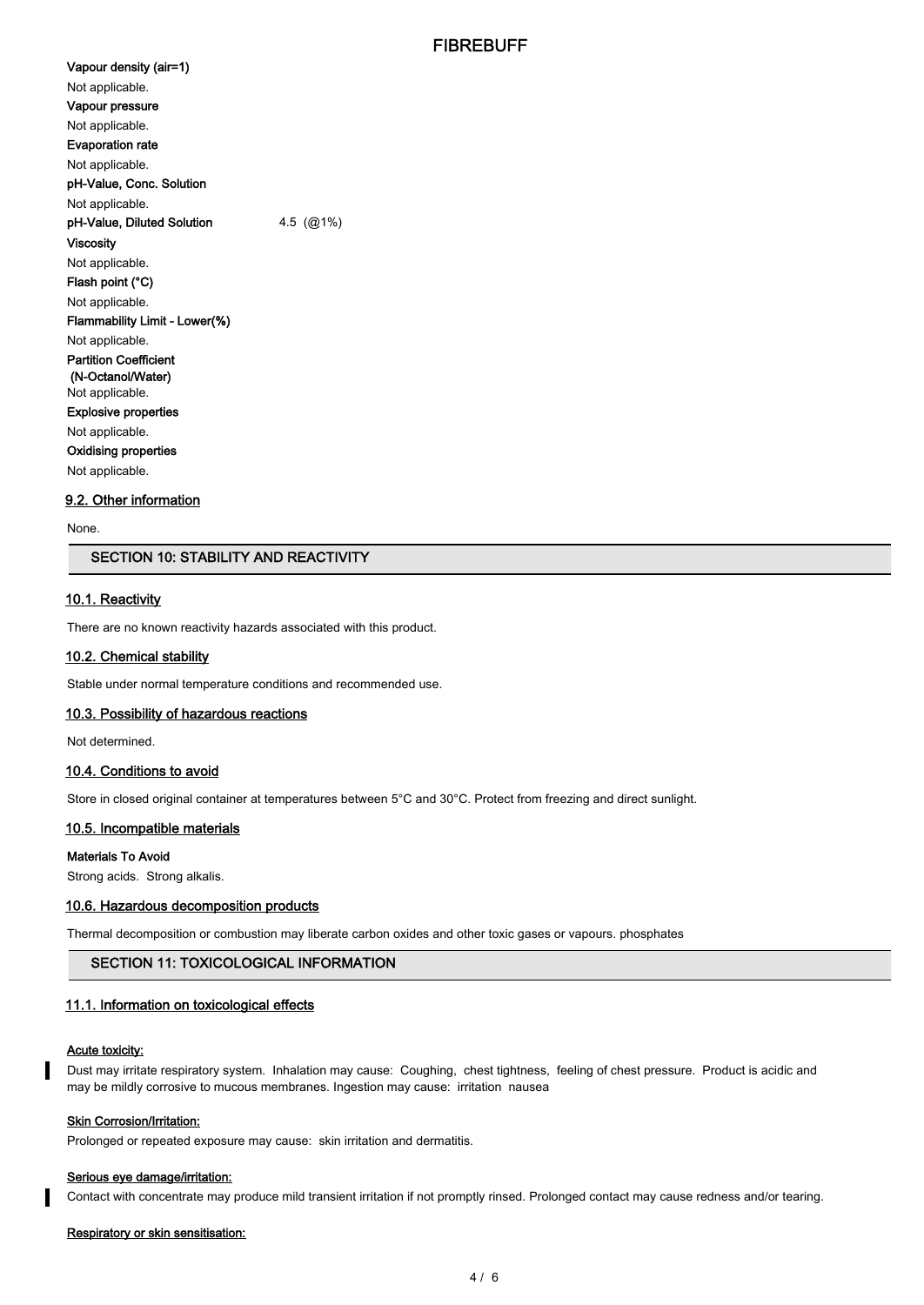None known.

#### Germ cell mutagenicity:

No effects expected based upon current data.

# Carcinogenicity:

No effects expected based upon current data.

# Reproductive Toxicity:

No effects expected based upon current data.

# SECTION 12: ECOLOGICAL INFORMATION

# 12.1. Toxicity

The product is not expected to be hazardous to the environment.

# 12.2. Persistence and degradability

## **Degradability**

The degradability of the product has not been stated.

# 12.3. Bioaccumulative potential

Bioaccumulative potential Not known. Partition coefficient Not applicable.

# 12.4. Mobility in soil

Mobility:

The product is soluble in water.

# 12.5. Results of PBT and vPvB assessment

This product does not contain any PBT or vPvB substances.

# 12.6. Other adverse effects

None known.

# SECTION 13: DISPOSAL CONSIDERATIONS

### 13.1. Waste treatment methods

Dispose of waste and residues in accordance with local authority requirements. Empty containers should be rinsed with water then crushed and disposed of at legal waste disposal site.

# SECTION 14: TRANSPORT INFORMATION

# 14.1. UN number

Not classified for transportation.

# 14.2. UN proper shipping name

None.

# 14.3. Transport hazard class(es)

### ADR/RID/ADN Class

**IMDG Class** 

# 14.4. Packing group

None.

# 14.5. Environmental hazards